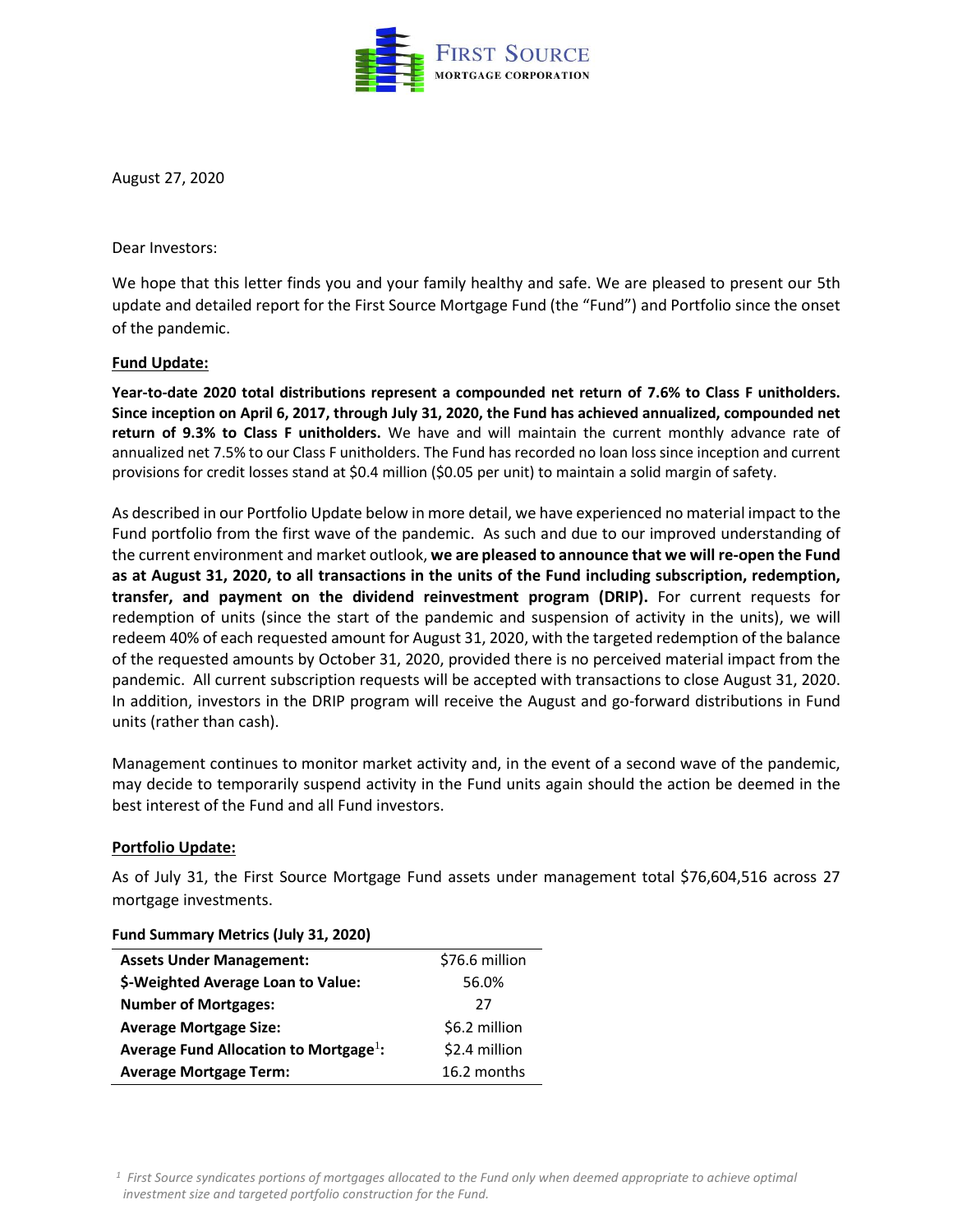

The Fund portfolio construction remains in line with current management targets with strong exposure to 1st mortgages in the Greater Toronto Area and solid diversification across property types. B position loans represent approximately 13.8% of the portfolio, in line with targets and providing solid performance enhancement to the overall portfolio.



### **Non-Performing Loans:**

At July month-end, there were two non-performing loans inclusive of mortgages 90 plus days in arrears and power of sale properties totaling \$3.5 million (4.6% of the total Fund assets). Dollar-weighted aggregate loanto-value of the non-performing loans is 66.3% on First Source internal valuations. Power-of-Sale mortgages principal outstanding totals \$1.8 million (Whiteoaks Ave., Mississauga). This loan has now been resolved through the courts as against the  $2<sup>nd</sup>$  mortgagee who will be paying out our loan including all interest plus interest since default at 18%, 3-month interest penalty, and costs. We expect to receive payment for discharge by month-end and will report to investors accordingly. The other defaulted loan has a solution in place to be paid out in a firm sale. **All principal and interest are expected to be collected upon the sale or refinance of the two loans.**

*The rates at which we lend are predicated on the expectation that a portion of the portfolio will become non-performing despite our rigorous and conservative underwriting process. In our experience, nonperforming loans sometimes require extended terms but rarely result in loss of principal. Since First Source's founding over a decade ago, realized loan losses have amounted to \$0.6 million on \$567 million invested capital, or about 0.11%. Managing non-performing mortgages effectively is an important aspect of preserving capital, and generating strong, consistent returns to our investors. Our ability to successfully resolve non-performing loans represents a core operational function and advantage within our industry.*

| <b>Property</b>             | <b>Total First</b><br>Source Loan | <b>Fund Portion</b><br>of Loan | Percentage of<br>Fund | Loan-to-<br>Value | <b>Status</b>                       |
|-----------------------------|-----------------------------------|--------------------------------|-----------------------|-------------------|-------------------------------------|
| Whiteoaks Ave., Mississauga | \$1.837.500                       | \$1,598,625                    | 2.1%                  | 73.5%             | 2 <sup>nd</sup> Mortgagee to Payout |
| Plains Rd., Burlington      | \$4,700,000                       | \$1,927,000                    | 2.5%                  | 63.5%             | Sold, closing September 2020        |

**Whiteoaks Ave., Mississauga**: The Whiteoaks residential infill site in Mississauga file has been resolved as of August 25<sup>th</sup>, 2020 in a court appointed outcome. We expect to be discharged by the second mortgagee paying us out. As expected we will receive repayment of all principal, interest, and costs as well as default interest at 18% and a 3 month interest bonus as well as a holding over charge.

**Plains Rd., Burlington:** The Plains Road Borrower has been in contact with us and had begun a payment program to catch up his payments which we continue to receive spotty payments. Proactively, we have facilitated a sale between our current Borrower with one of our contacts in the gas station business in